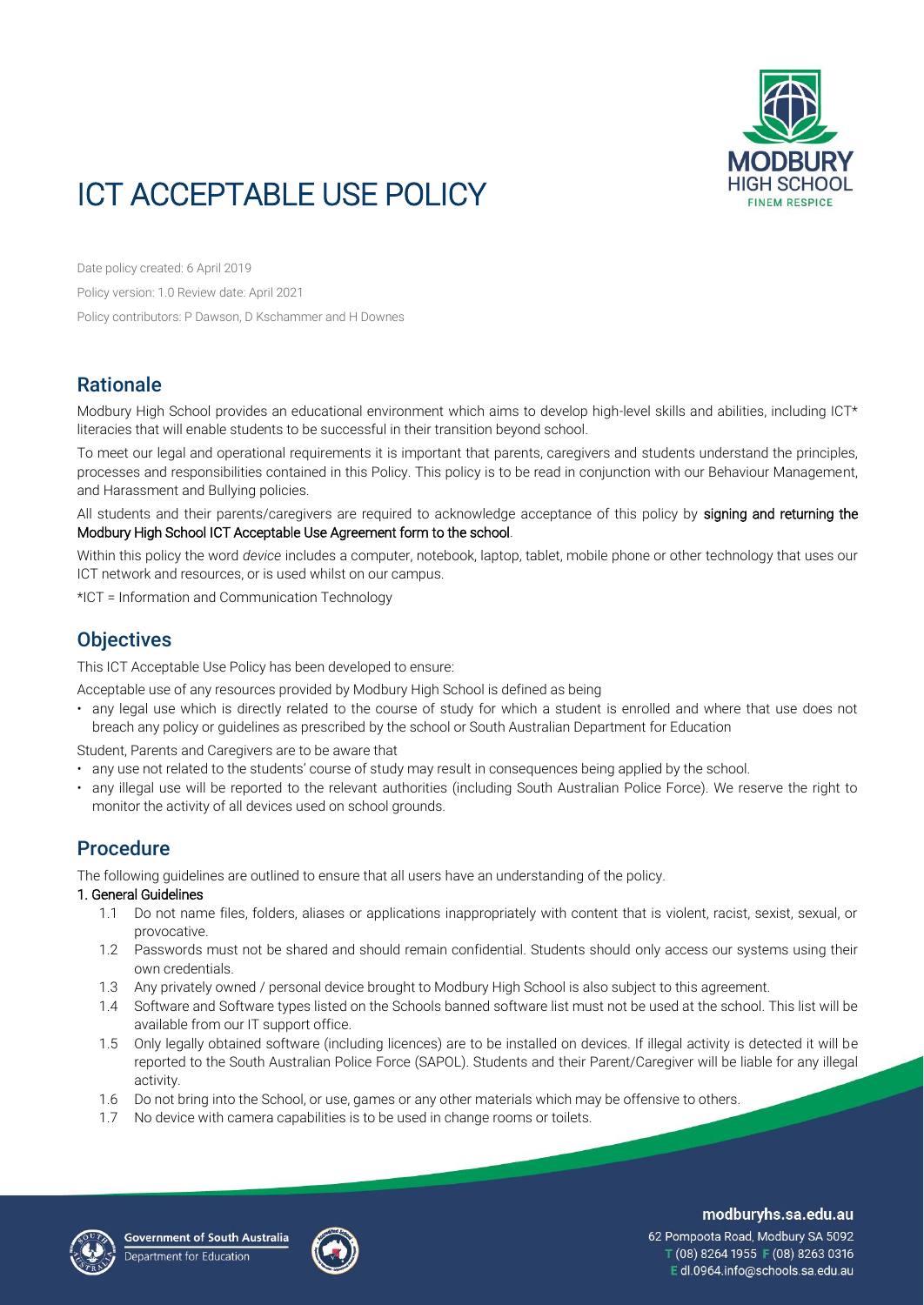

- 1.8 You must not attempt to circumvent, bypass or disable monitoring, recording or administrative systems in use at Modbury High School.
- 1.9 You must not use proxy bypass technologies, VPN/TOR/Torrent networks, web filtering bypass technologies, or anonymiser technologies whilst connected to our systems.
- 1.10 Only software relevant to a student's course of student is to be used at school. The use of Skype, FaceTime, iMessage or other messaging and Social Media applications at school is also strictly forbidden without permission from the Principal or their delegate.
- 1.11 Headphones and earphones may only be used at school for educational purposes with the permission of the relevant class teacher. All users will be required to supply their own set of suitable earphones or headphones for their personal use.
- 1.12 Any use of a device or action that is reasonably deemed to damage or otherwise interfere with the good running of the school network and infrastructure is forbidden
- 1.13 Devices owned by the school must not be personalised in any way. Devices not owned by the school can be personalised, however all personalisation must be acceptable to Modbury High School. Any personalisation not acceptable to the school will need to be removed.
- 1.14 Students are forbidden to plug any device into the school's wired network.
- 1.15 Hacking is a criminal offence under the Cyber Crime Act (2001). Any hacking attempts may be forwarded to SAPOL.
- 1.16 Any type of software or hardware device designed to capture, or view network data/packets is forbidden unless authorised by the Principal or their delegate.
- 1.17 Students and their Parent/Caregiver are responsible for the cost of repairs to their own devices.
- 1.18 If a student causes damage to a school owned device, they will be liable for the cost of the repair or replacement of the device.

#### 2. General Guidelines

The Federal Communications Act determines guidelines for appropriate use. Inappropriate use of the internet and email is a serious matter and can have significant legal consequences. We log all internet traffic generated by devices on our network.

- 2.1 When using the internet Users will avoid sites with content that is violent, racist, sexist, pornographic, dominated by offensive language and/or are illegal in any way.
- 2.2 Under privacy legislation it is an offence to take photographs of individuals without their expressed permission and place these images on the Internet or in the public forum.
- 2.3 Students must not take or distribute photographs of parts of their or others bodies as this may result in conviction for the distribution of Child Pornography.
- 2.4 Engaging in chat lines or downloading files is not permitted unless forming part of a legitimate class activity guided by the teacher of that class
- 2.5 Do not engage in cyber bullying or e-crime.

#### 3. Cyber Safety and Cyber Bullying Guidelines

Modbury High School takes cyber-safety very seriously and expects all students to be familiar with our Cyber safety policy. Modbury High School is committed to providing a cyber-safe learning environment and endeavours to protect users and the network from security risks and inappropriate material.

The Principal has the authority under Regulations pursuant to the Education Act 1972 to suspend or exclude a student from attendance at school if they behave online in a manner which threatens the wellbeing of another child, student, parent or member of the school community. This applies even if the behaviour occurs off-site and/or out of school hours.





modburyhs.sa.edu.au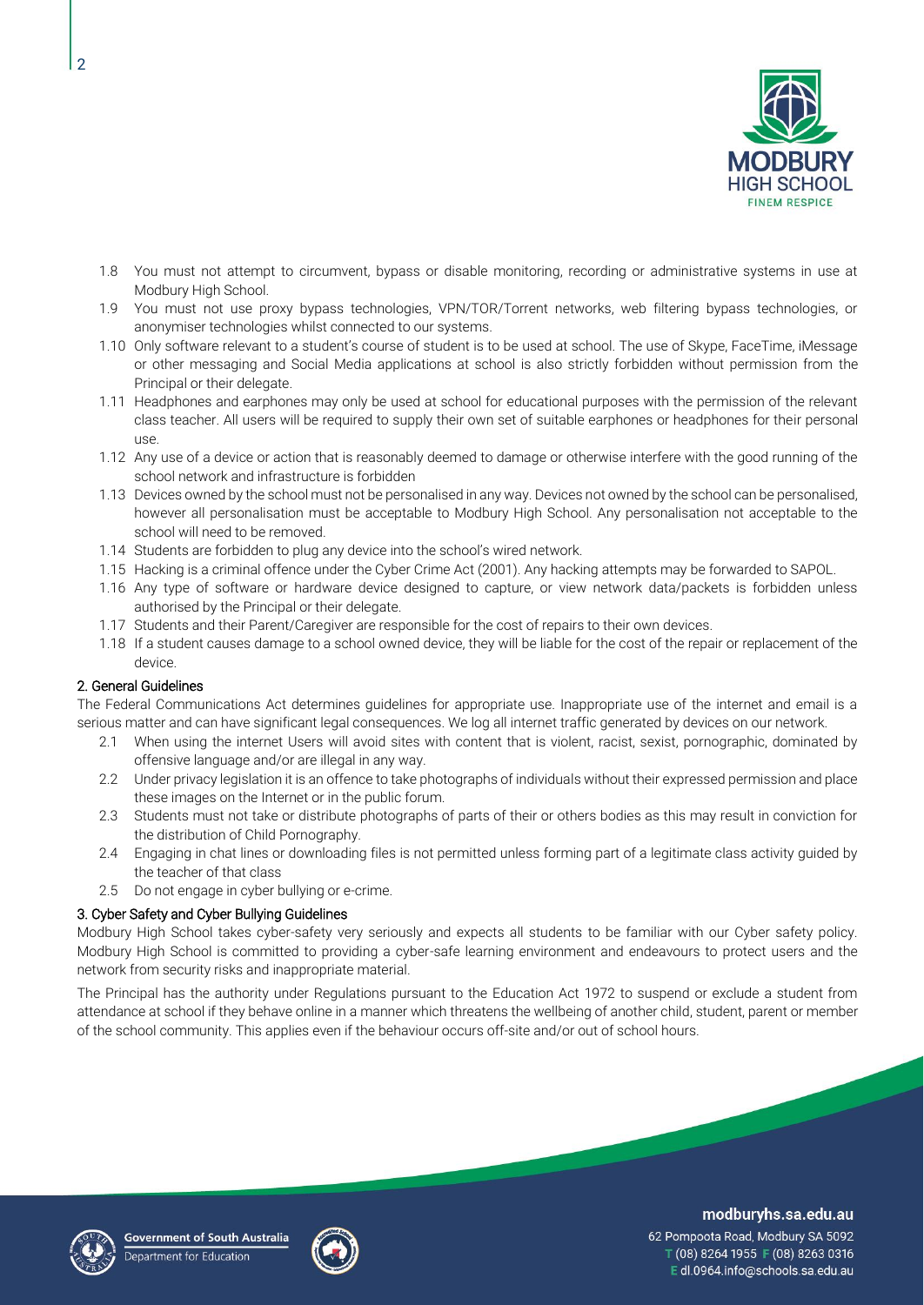

The Principal will report any suspected electronic crime to the South Australian Police (SAPOL). Where there is a further reasonable suspicion that evidence of a crime, such as an assault, is contained on a mobile phone or other electronic device e.g. laptop, the device will be confiscated and handed to the investigating police officer. SAPOL will determine any further action.

- 3.1 Students must not use any form of digital communication technology (eg: chat, email, instant messaging, SMS, discussion group\forum, or webpages) with the intention of harming another person. Examples of Cyberbully include but are not limited to communications that seek to intimidate, control, manipulate, put down or humiliate the recipient or another person.
- 3.2 Students must not provide personal or identifying information to others using any form of digital communication technology without their parent or caregivers permission.
- 3.3 Students must not arrange to meet people they have met online unless they have the permission of their parent or caregiver.

Further information and useful resources can be found on the Australian Government website: [https://esafety.gov.au](https://esafety.gov.au/)

#### 4. Mandatory Software

Modbury High School reserves the right to specify a list of mandatory software which much be installed on all BYOD devices.

- 4.1 All BYOD devices must have industry recognised antivirus software installed and operational.
- 4.2 Students will install any software application which is considered mandatory by Modbury High School. A list of mandatory software will be maintained on our website with instructions on where to obtain the software. 4.2.1 This may include software to monitor content and usage of a device.
	- 4.2.2 This may include software to facilitate the deployment of school provided software.

#### 5. Charging of Devices

It is the student's responsibility to ensure their device is charged at the start of the day, this means a full charge should be completed over night before the device is brought to school.

As computers age their batteries struggle to hold enough charge, if this is happening to your student's device there are three recommended courses of action:

- 1. Ensure that students only have the necessary programs running as often programs run in the background and drain the battery.
- 2. Replace the computers battery.
- 3. Purchase a power bank that can be charged at home and used to boost the computer's battery as required.

### Reference

E-safety Commission: [https://esafety.gov.au](https://esafety.gov.au/)

## Policy review

The school council and staff will regularly monitor and review the effectiveness of the ICT Acceptable Use Policy (at least every three years) and revise the policy when required.





#### modburyhs.sa.edu.au